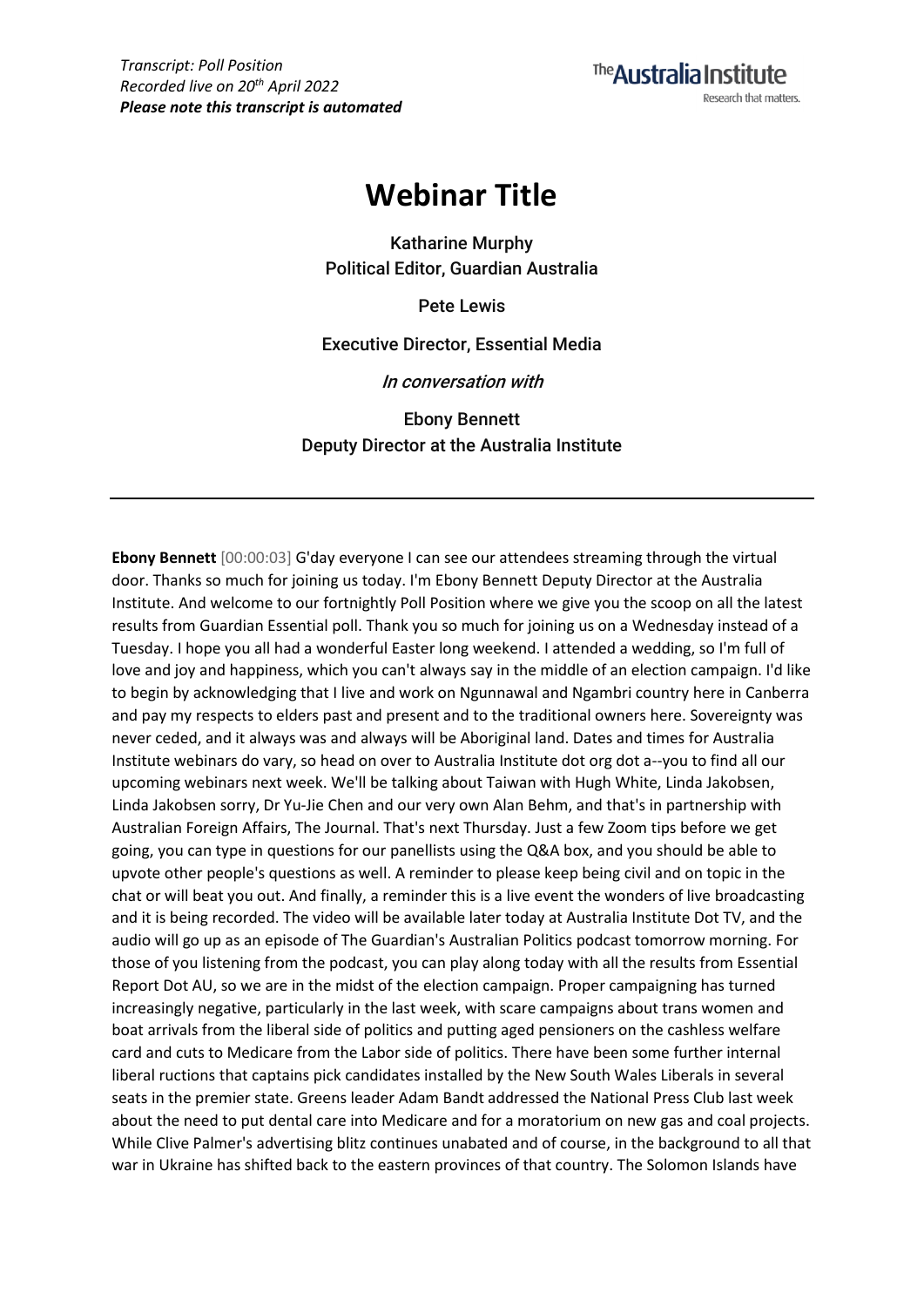signed a security deal with China and COVID cases on the rise again, and flu is back. After a couple of years of us all being nicely socially distanced and not having many cases of flu. So it's all happening in Australian politics and here to unpack all of that and the latest results of the Guardian essential poll. Our regular panellists Katharine Murphy, political editor at Guardian Australia, and Pete Lewis, Executive Director of Essential Media Thank you, Catherine and Catherine. I'll come to you. Firstly, we are going to deep dive into the latest poll results very shortly because we're all interested in the campaign. But I did just want to come to that Solomon Islands security deal with China. It is the big news from the last 24 hours. What's happened and what should people know?

**Katharine Murphy** [00:03:35] Yeah. Well, there's basically this this deal, there's this mooted deal between China and the Solomon Islands has been signed, which is which is sort of sent well, I mean, shock waves is ridiculously overstated, but it's certainly it's a very significant development. And and it's been observed not only within the region, but around the world. The Americans clearly very worried about it and have engaged in a full court press over recent days to try and forestall this eventuality. Also at the the Morrison government was deployed during the election campaign again to try and forestall the official signing of this agreement. So pretty amazing circumstances, elections or not. But yeah, that has been the big news over the last 24 hours. Labour's going on the offensive this morning really hit the airwaves hard this morning to accuse the government of presiding over a, you know, a substantial regional security failure by allowing this set of circumstances to proceed on, you know, on on their watch. The government is sort of has. That issue basically dominated Scott Morrison's press conference on the hustings this morning. Morrison said, You know, Oh, well, look, we take sovereignty in the Pacific very seriously and we've done what we've done, everything we can. And yet, he added, but it's sort of, I guess, the danger for the government is he he's this sort of he's this development in the middle of the campaign at a time when the government wants to go off as being very manly men on national security issues and khaki issues in general. And you know this this getting this getting away from Australia, this development, getting away from Australia cuts across that message. It goes to competency and it goes to competency in matters of national security. The other thing, the other sort of barrage of questions the prime minister faced on the hustings this morning and and folks today was about nuclear powered submarines because the prime minister was on the hustings in Adelaide today, where building defence material is a very, very big political issue. He faced loads of questions about whether or not, you know, the promised build of these new submarines agreed under the August deal will ever occur in Australia. And again, you know, the prime minister had to hedge his answers because it's not clear, you know, to what extent there will be an Australian build associated with these subs. So look, this sort of summary is, you know, national security defence that it's the iframes the coalition likes the frames that the message frames. I mean that the Coalition has sought to impose in this contest, particularly in the in the prelude to the contest. You know, we've we've been more on the economy, I think since since we've been in the campaign proper. But still, they like security as a backdrop. They like security as it's like a big, you know, one of those sort of on the Coles ends with the, you know, with the hands that sort of point down, you know, where, where the where the guys on national security? Well, not so much. It would seem so anyway. So that's been the sort of key development, I think, substantively and politically over the last 24 hours.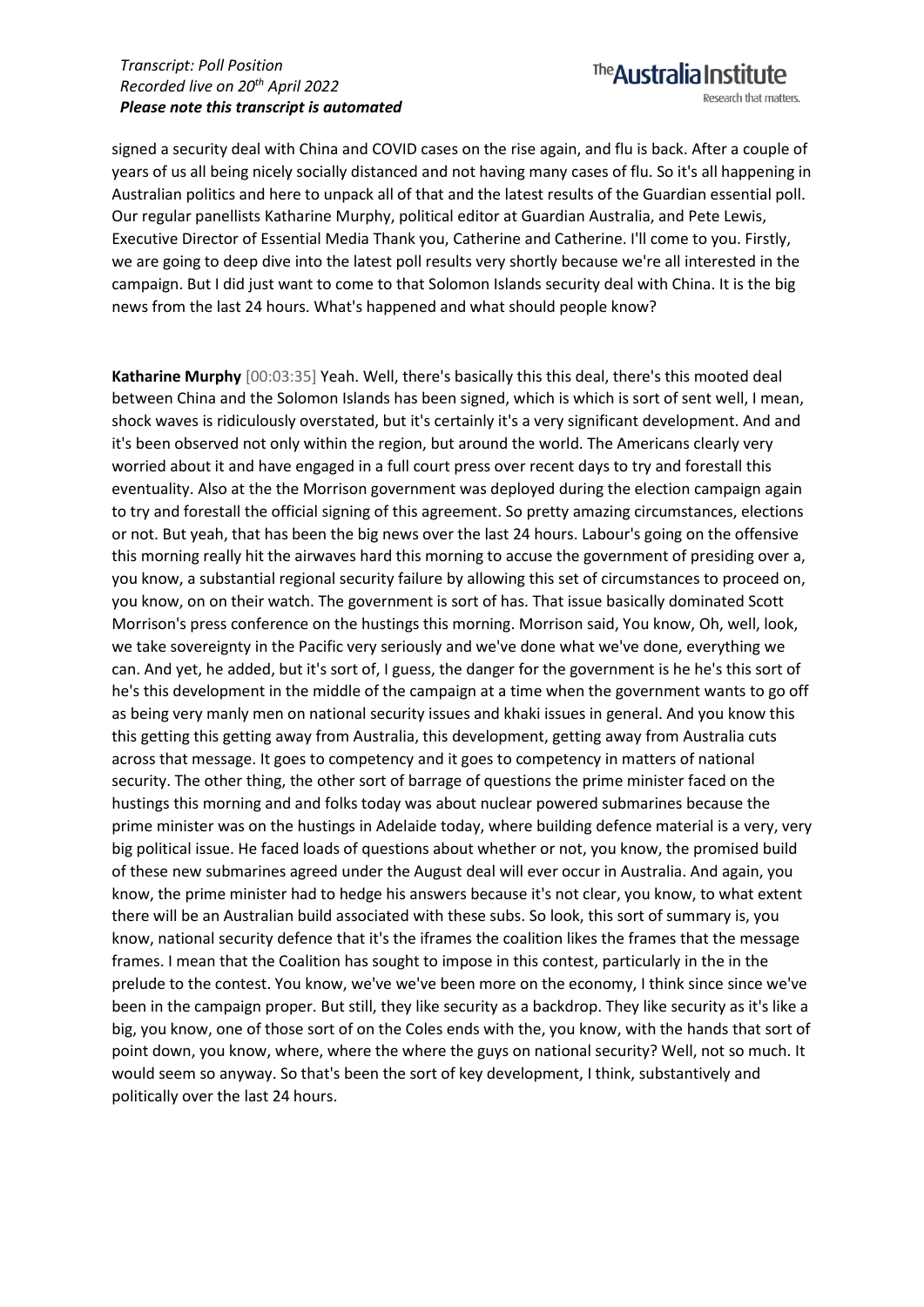**Ebony Bennett** [00:07:30] Yeah, he really definitely refused to give any kind of guarantee about those submarine building jobs in that, you know? And did I hear Andrew Cornell? I thought it was ask a question about where the foreign minister was and what she had a fundraiser instead of being in the Pacific. Did he answer that one? I had to step away.

The **Australia Institute** 

Research that matters.

**Katharine Murphy** [00:07:52] Yeah. Yes. I can't remember actually, whether we got a direct answer to that question ed. But no, but this was one of the points raised, I suppose attack lines raised by Labor this morning that, as you know, as things were escalating in the Solomons towards this conclusion, Australia deployed, you know, the junior, the Junior Pacific spokesperson, rather than sending Marise Payne off to the region to sort of, you know, I guess, show as well, as well as tell if that makes sense, you know, you send someone saying it's shows that you're you're serious, you're taking this seriously. So, you know, yet that certainly has been one of the one of the lines deployed against Morrison over the last 24 hours. Whether or not we've done enough, whether or not we were, we, you know, we were onto it early enough, forceful enough in in trying to persuade the Solomons. This was not a good idea. And of course, then that plays back more generally into Morrison's relationship with the Pacific, which is, you know, the family as the prime minister likes to to refer to our Pacific neighbours. You know, it's all peace, love and harmony, except except when it's not. And there's been significant disagreements, obviously, between Australia and the Pacific on climate change. And now we've got, you know, this, this extremely serious development in the Solomons.

**Ebony Bennett** [00:09:18] Mm hmm. Hey, we're going to go now to the slides and the whole price, so to speak.

**Pete Lewis** [00:09:26] Oh, let's let's not. Let's not. Yeah, let's do it before we go in, I just I wonder if in our own little way, we've helped the save the government from itself with our polling because it was only a couple of months ago, we were putting out data that clearly showed the government wasn't the preferred party, managing the complex relationship with China and not saying it was a causal connexion. But they kind of stopped running it after our poll position, Catherine, so maybe would be a little bit more exposed today if we hadn't been sharing our wisdom.

**Ebony Bennett** [00:09:59] Well, you can hear it here first. People have it's the. Place to be.

Pete Lewis  $[00:10:04]$  Anyway, here's the score, but after the first week of the political contest 2022, the most interesting number here is the one in the middle is actually the undecideds. So as you guys know, we changed our formulation to keep an eye on people who haven't made up their minds yet. The top line there. And for those playing at home on the Guardian podcast, if you want to go to a central report dot com dot a year, you can play with all these numbers. But we've basically got a primary vote of 35 Labor 37 Coalition nine to the Greens on the left, 11 other independents. I won't say the right any more because I don't know quite how you describe tail independents, but seven per cent undecided, which washes out. I'm not even going to say using the old figures because we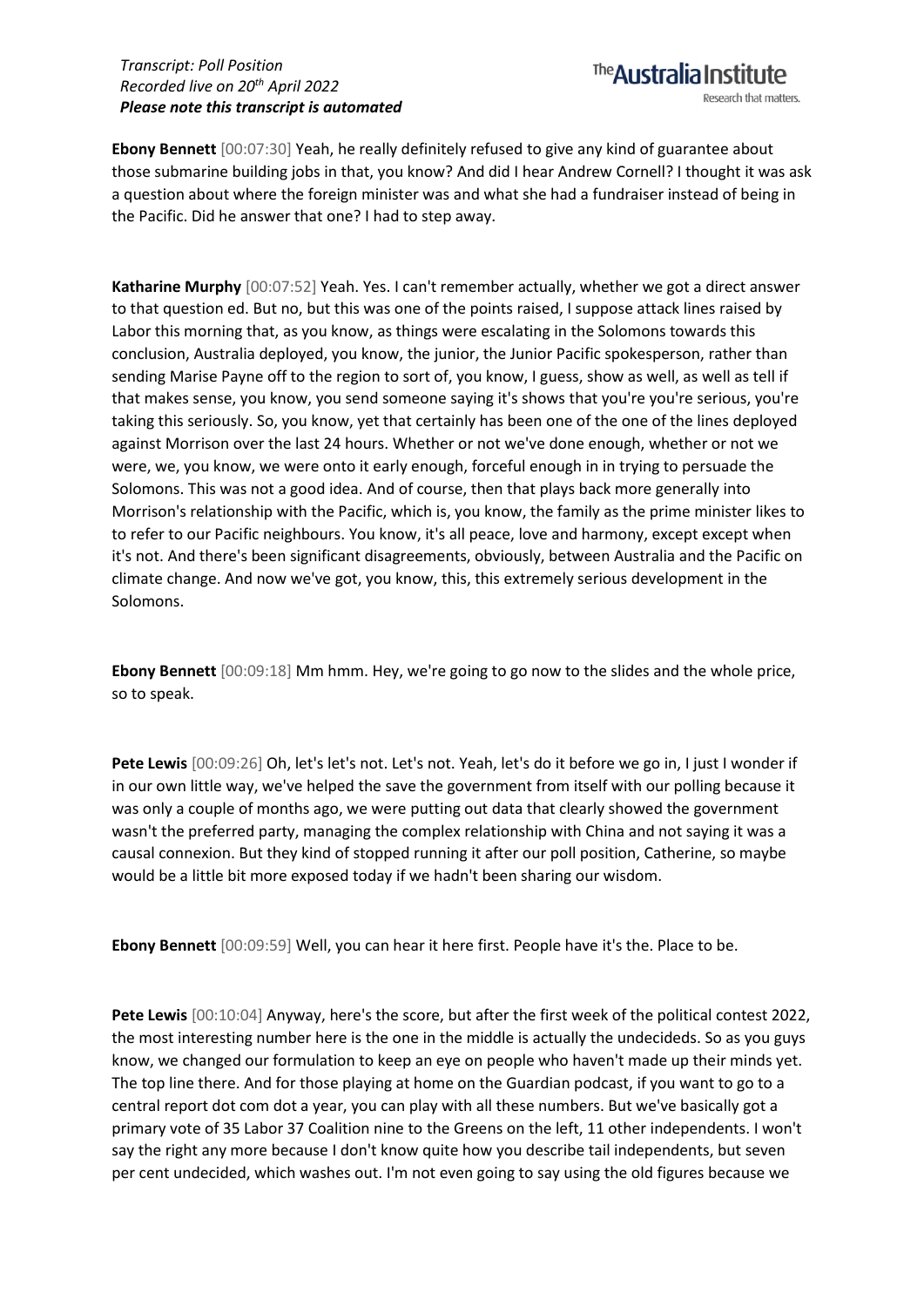The **Australia Institute** Research that matters.

are really conscious of not pretending that one side is above 50 and therefore winning. It's pretty tight. The big shift, if you go to the next one over the first week of the campaign was a bit of a drop in Labor primary and only a point margin of error. But the interesting bit there was the undecideds back up and this is all statistical noise, but it went from what I thought was a very low five back up to seven. So again, there was a lot of colour and movement last week. There has been a couple of movements in Alberta's approuvés, as we say in a SEC. I don't think anyone can sugarcoat that it wasn't a less than perfect start to the campaign and people go, Oh, it's just MSM or mainstream media baiting things up, but mis stepping on a key economic figure on day one. Isn't great, and it did have an impact on people that are watching politics out of the corner of their eye, but it's the first week of a six week campaign and it ain't over. What you'll see here is that for all that and for all the boost tourism that's going on around Morrison and sections of the media as well. His disapproval, the still 48, which is really high. Forty four, undecideds. The other bit, if you go to the next slide, ebony, which I've done my column in today's guardian about is the big, big gender divide. Still have a look at this 51 per cent male approval. They like, you know, the bellicose Hibees do 38 per cent female. Likewise, 51 per cent claim our disapproval. That's a pretty substantial gender split. But also look down the bottom there twice as many women are still to make up their mind as men. So. I think they have an election, an election that does see a change of government, I think is one where women have a decisive say in the final result. I'm not predicting what's happening down the track. I know that a lot of people are feeling really disconsolate after the first week of the campaign. But those numbers, they tell me, Ladies, there's an election to be won here, and there's a whole bunch of issues that I also talk about in terms of my guardian, where pace, where I don't think this government has much to say and for all, they're for all the minimalism of the Labor policy offering. There are some significant economic propositions that we'll talk about a bit later that that that potentially talk to this cohort recognising, of course, that you can't reduce women down to a single demographic any more than. Any other demographic

**Ebony Bennett** [00:13:28] group I might just stick here with approvals and go to the Anthony Albanese approval disapproval.

**Pete Lewis** [00:13:34] So the big change here? Yeah. Five per cent increase in disapproval over the months. That isn't just on the week, but we're in the field last week. Approval down south. He's at net neutral now. And again, if you do have a look at the next slide at the gender split there again, big numbers of female voters who have yet to form a view. So unlike Morrison, it's not like the gender profile of approval or disapproval are inverse. It's pretty consistent. It's pretty line ball for both. But look at that large number of undecided female voters when it comes to Albo again, which again says to me, there is an election to be won here.

**Ebony Bennett** [00:14:17] Yeah, because how those 23 per cent of undecided women break could be decisive depending on which electorate they they voted.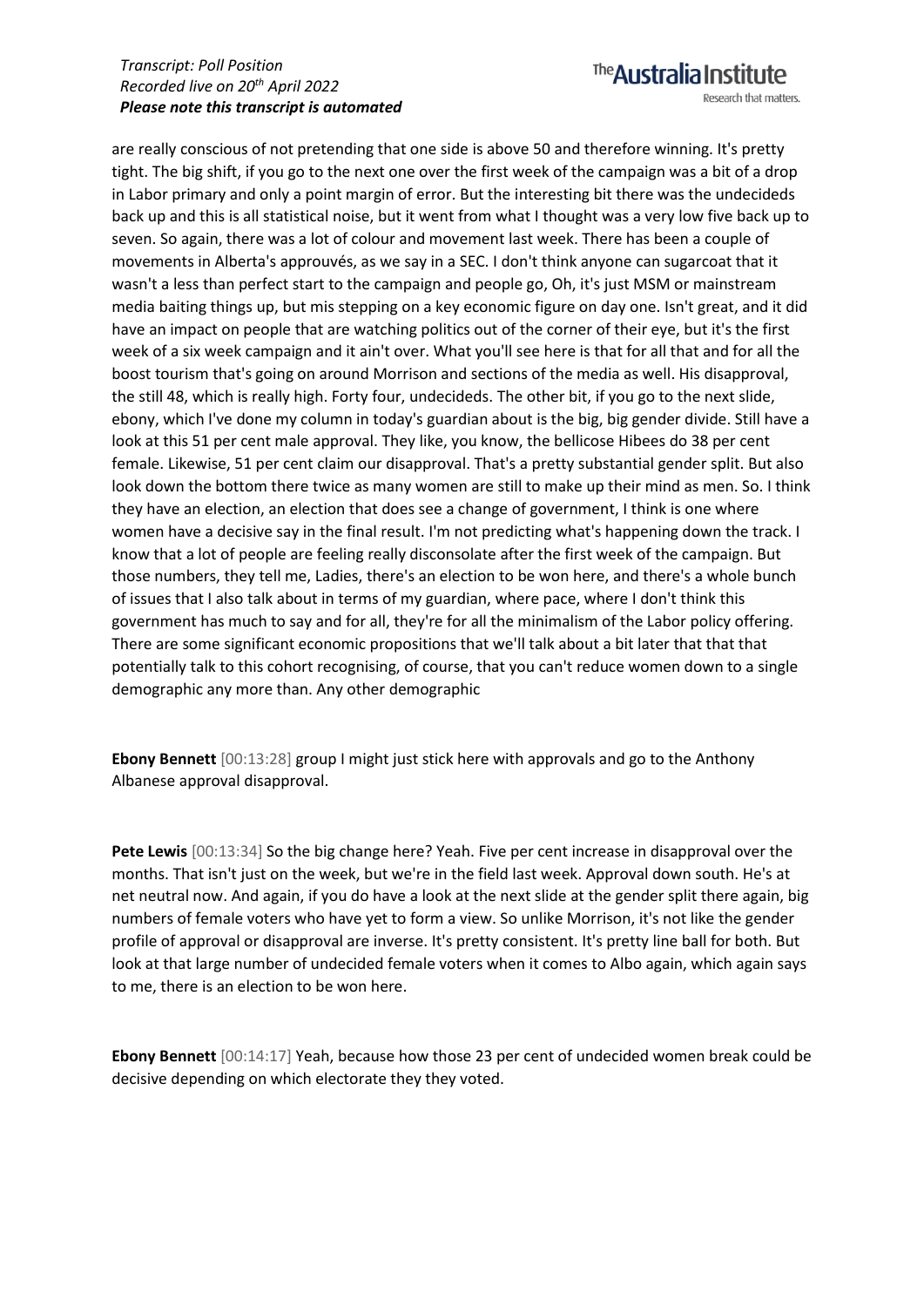**Pete Lewis** [00:14:27] Yeah. And again, just to go back to what we started doing at the after 2019, keeping our eye on the undecideds and the people that say they don't now and try to understand what's going on for them is probably the most important piece of analysis we can do.

**Ebony Bennett** [00:14:46] Yeah, Catherine, did you have any observations there about that gender split in particular that's playing out?

**Katharine Murphy** [00:14:54] Well, I think it is really interesting and and and it does indicate, as Pete says, that there's there's you know, there's there is a significant cohort there that yet that are on the fence and are yet to decide. But from a sort of standing start proposition, the prime minister is less approved of by female voters than by male voters, which I don't think would surprise anybody given events of the last eight months or so. So yes, it will be. But but again, it's sort of it lines up, I suppose, with these field trips that we did in marginal seats just before the election was called properly. There is this. There is this sort of broad dissatisfaction with Morrison, but there's and there's interest in Labor. There's certainly interest in Labor. But it's but it's soft. It hasn't solidified yet. People haven't really locked in. Yes, yes, I'm I'm cranky enough with Morrison now to vote for a change as represented by the other major party, right? That's that's that's their it's all around the country. And also, I suppose, overlaid on the top of that is the interest in this election cycle in independents and micro-parties. I mean, all those slides don't speak to that exactly, except in the broad metrics, obviously. But I suppose our poll is very much sort of tracking alongside our improvised focus groups in marginal seats that we've been doing. You know, the sort of, you know, the the main poll metrics line up with what voters are saying at this point in time. So it is it is interesting. And obviously, yes. Look, it wasn't a great start for Anthony Albanese. You know, it wasn't people, as Pete says, can criticise media coverage and I completely understand why. I really do. But it's but that was, as Albanese himself knows, a very bad stumble out of the gate. And and then, of course, was picked up by the media cycle and amplified for the best part of 72 hours, which is why we see, you know, a corresponding impact in disapproval of Albanese after the first week on the campaign trail. But all of those other metrics indicate one. It's one it's close to. There are a number of voters still undecided. And as Pete says, watch watch the women because I think that data suggests that that they are going to play a significant role in determining the next government of Australia.

**Ebony Bennett** [00:17:59] Yeah, which might take us back now. It's going back to the beginning.

Pete Lewis [00:18:03] Doherty a higher rate now looks like that.

**Ebony Bennett** [00:18:08] So I just want to dive back in here because I know we do have a few questions at the end of the slides next. But what some of those cost of living issues and whatnot that yeah, you've got a question which is closer to your own at the federal government. Does this is there a collected time to give someone else to go and. Unsure.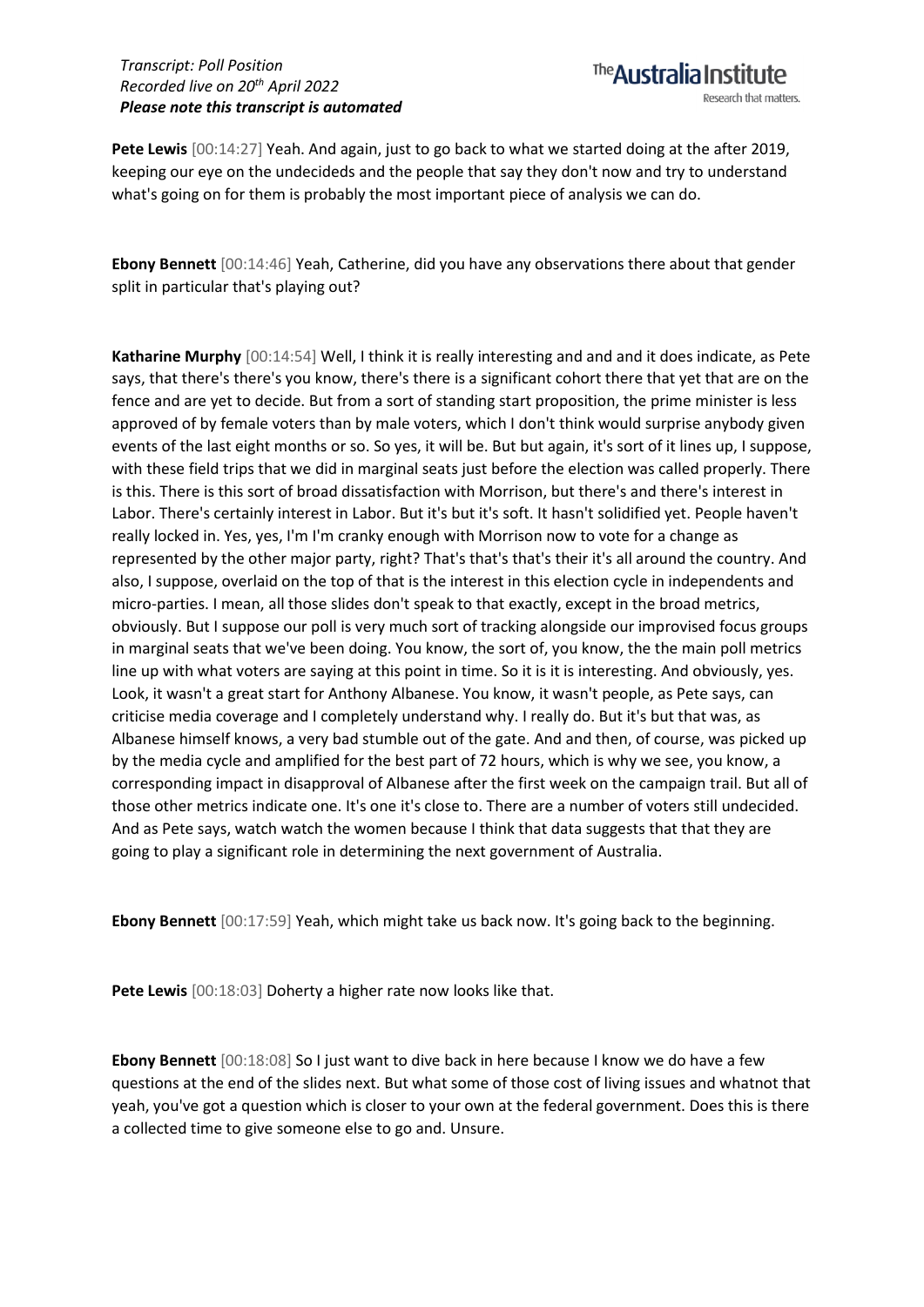**Pete Lewis** [00:18:28] Yeah, these are this is one of those stuff. There are a couple of stock standard polling questions that are used in the lead up to election that isn't who is going to vote for, but is allegedly indicative. And I've put two of them side to side to sort of almost illustrate the two campaigns. So forty eight, thirty four for close view is that forty eight is exactly the same number as the Prime Minister's disapproval rating, I might add. So forty eight percent time to give someone else to go. Thirty four percent deserve to be re-elected, which is pretty close to the coalition primary vote and then 18 percent unsure. So if you were just looking at that figure, hey, we're on for a change here. People are a couple more points and that's it. But if you go to the next slide, which is where I take a bit of caution, this is another one that we traditionally ask, which is, do you think the country is heading in the right direction or the wrong direction? And it's a pretty similar break, isn't it? Forty six right direction. Thirty seven wrong direction. It was reminding me of the final week of 2019 when all the polls, including mine, was saying labour would win narrowly. But we asked the question How happy are you? And we got this really high level of happiness, and it made me wonder whether people were so happy they weren't going to change things too much. And again, if you are, this is really the Coalition's election campaign. If you think we're heading in the right direction, why would you change it? Labour's is it's time to get someone else to go, and the way those two intersect will ultimately be the, you know, in in communications. We call it a battle box. They're the two messages that are being put out by either side. One of them wins and one of them loses. And I think the election determines on which of those frames ends up holding together the but.

**Katharine Murphy** [00:20:14] It's also, you know, they are they are sort of questions testing the salience in essence and all of the two major campaign messages. It's time for a change versus better the devil you know, right? Like that's that is that's been the opening sort of sorties of the election campaign. And we see we see this phenomenon right. So that because it's sort of stuck because it hasn't really shifted decisively in one direction or the other yet. And it's and that's because it's early days and in part explains the resort to negatives by by both sides. Because generally what we we get a barrage of negative sort of after the midpoint of an election campaign broadly. I mean, that's a that's sort of a bit of a truism, but that's what experience would tell me that in the opening couple of weeks of an election campaign, both sides try to, you know, put their nice smiley, positive face forward. And then as the campaign accelerates to decision day, that's when the negatives tend to wane. You know, the sort of it's like an offensive, a ground offensive where the Air

**Pete Lewis** [00:21:32] Force general offensive, you know,

**Katharine Murphy** [00:21:34] the air support comes in, which is the advertising usually negative? Yeah. And with that, Michael, come a bit quicker in this campaign, I think because of because of that. That's my theory, anyway.

Pete Lewis  $[00:21:47]$  So the other thing is, I think those two slides also explain the extent to which a lot of people would say Labor with a bit of a policy straitjacket on in there trying to say we're going to have a change, but accepting that the majority of people don't think the country is heading in the wrong direction now. The other thing is, look back to February, it was much more. We're much more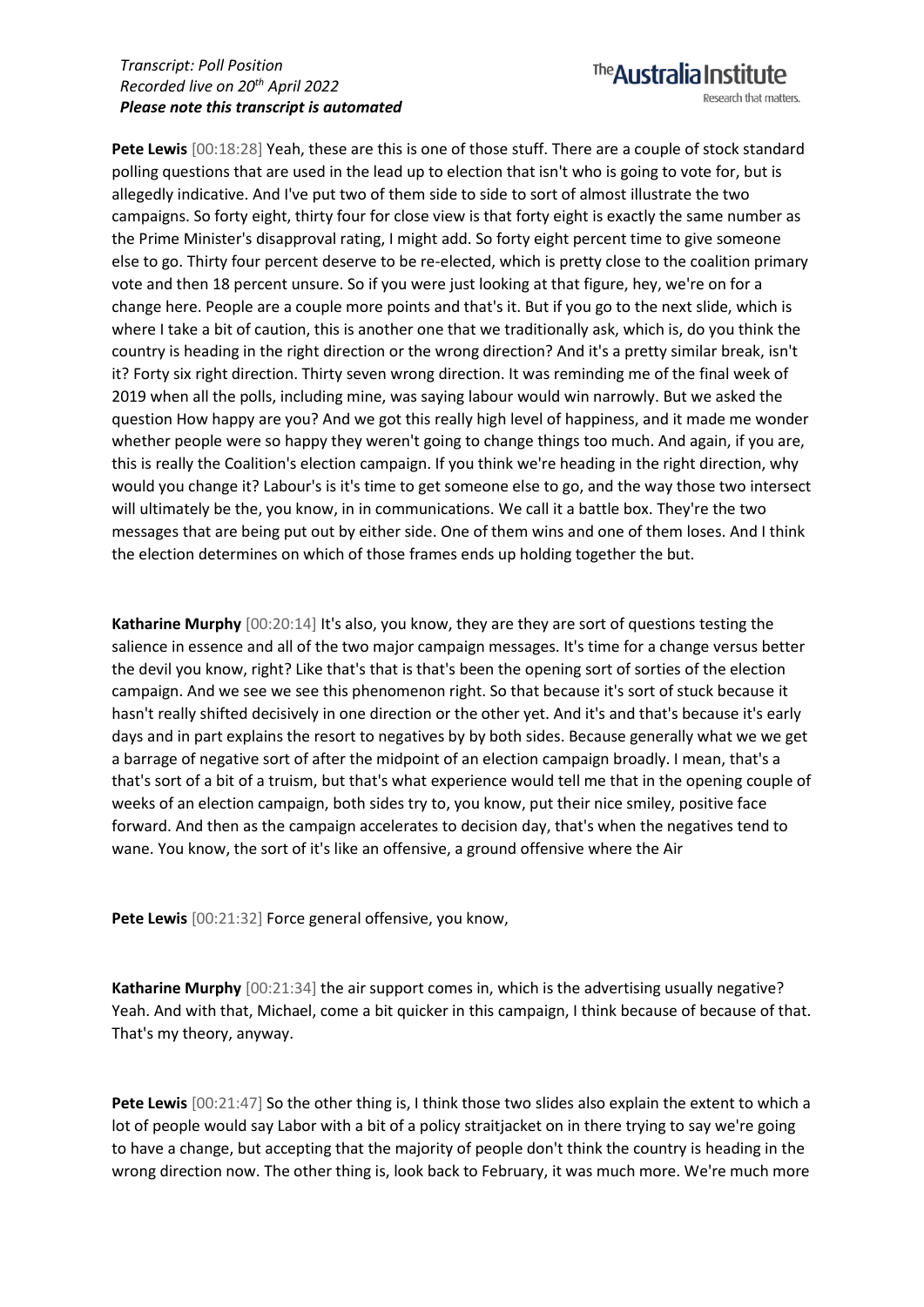

positive. It's a shift of what, you know, nine, 10 per cent since where it was line ball. Right. Wrong direction back in fame. So yeah, it's it is actually also explaining why Labor would be making the safe change argument rather than a radical change argument. We all thought we were heading in the wrong direction. It might be a very different campaign.

**Ebony Bennett** [00:22:34] Now this next slide here would each of the following be higher under a labour or coalition government say labour and coalition kind of head to head on a range of economic impacts?

**Pete Lewis** [00:22:45] Yeah, look, I was interested here in taking it one step from better economic manager. Who or who do you trust to handle these issues? To actually look at specifically, do people think different economic inputs would be higher under labour or coalition? And what's really interesting to me is I on areas like debt, interest rates and unemployment, the Coalition are seen as being lower Labor higher, but not by a lot. But then on wages thirty seven, twenty three and cost of living. Thirty one, thirty three. That's really long ball, isn't it? And then a high level of saying it makes no difference. So again, it makes you wonder whether there is that salience in terms of. The. The coalition totally owning the economy the way that I think they would like to and the, you know, most political textbooks would say they do.

**Ebony Bennett** [00:23:50] Yeah, I'm padding most trusted to manage the care economy. Why did you put this one in?

**Pete Lewis** [00:23:58] Well, if you look at what Labour's policy prescription is around health, aged care, early learning slash child care and also the disability policy released yesterday, where labour is putting different policies forward, it tends to be in this area which going back to my earlier statement or observation around where women are, and I don't want to characterise these as a pink economy because I think it diminishes them. But these are sectors of the economy that often just get sort of brushed aside as being service lines which are actually really hefty parts. The economy, the health is a large part of the economy. Aged care is a failed sector of the economy where old people are not getting the care they deserve because of a failed business model. Early learning childcare is a potential engine room of building the next generation of kids being more ready for school, delivering more productivity for for Australia's future and the NDIS. The work we've done with per capita around, you know, disclosure. I'm running the campaign in that field, so I've got a bit of skin in the game there for every dollar spent on the NDIS at two point twenty five dividends. So I think looking at those elements is part of the economy is actually a bit of a political statement in itself. I notice the great Peter Hartcher write a very compelling article in the Fairfax last weekend. Looking at the mummy versus the daddy models of government. I I challenge that. I think part of Labour's challenge is to say this is an economic reform agenda. We are looking at areas of care that will deliver long term economic benefit. You can say a lot of things about us, but don't say we don't have an economic agenda because it's there. And if they roll that out properly and you look at those undecided female voters, that seems to me to be, you know, political gold.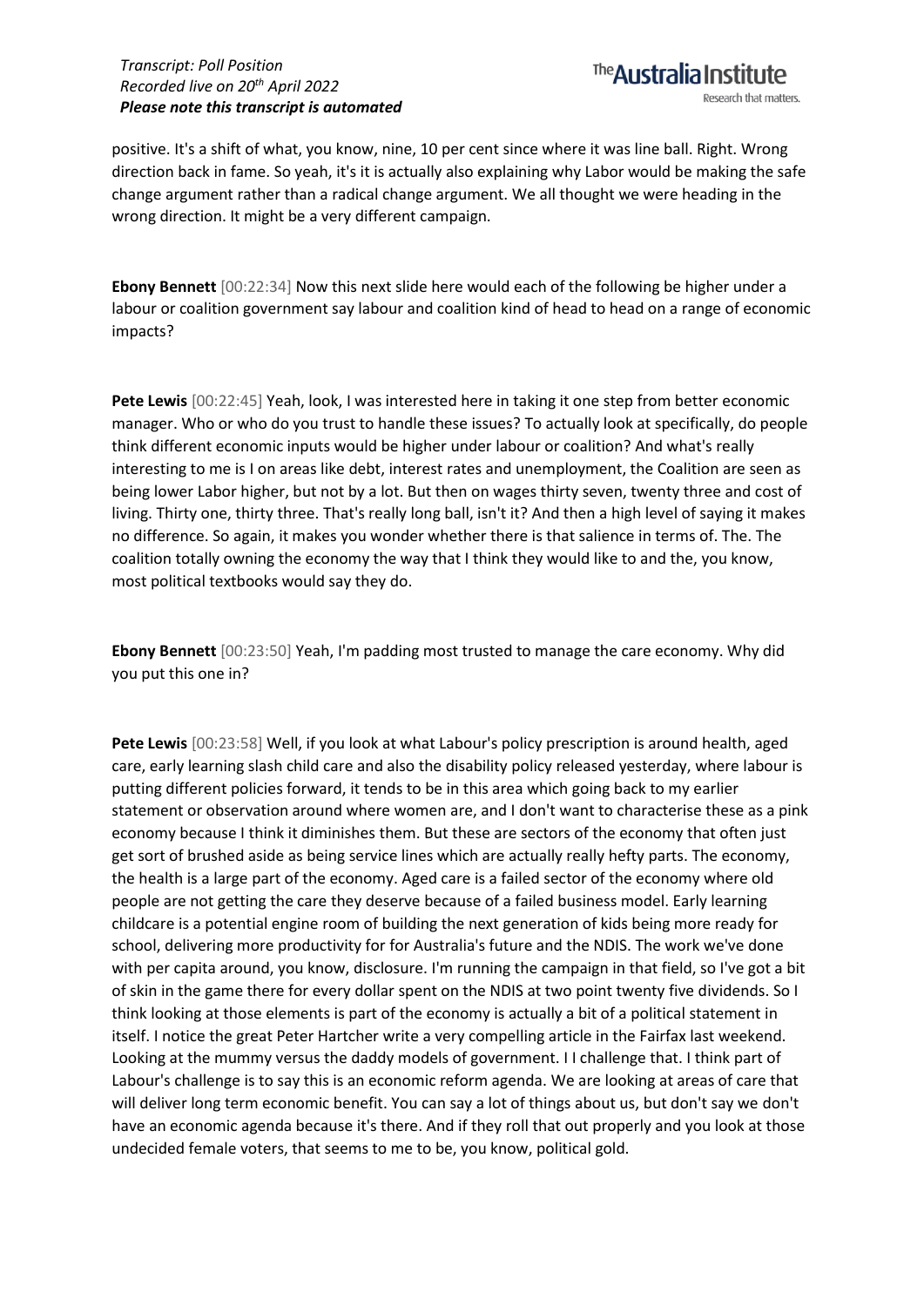**Ebony Bennett** [00:25:54] Mm-Hmm. And certainly, I know during the pandemic, you know, an attendant economic crises. At the time, the Australia Institute did a lot of research showing that all of those types of industries that because they are service industries, are highly jobs intensive too, you know, and if you're investing money in them, there's a huge jobs dividend compared to, for example, in the gas fired recovery, which employs hardly anybody by comparison. But Catherine, coming back to you, that's really the challenge, isn't it like Labour's trying to set out that on these issues that you know, they're hoping people care about and where the wages are low, that they are much more trusted by the community to deliver in those aspects? Whereas the Coalition's kind of much more macro macro level will keep interest rates lower and harking back to those kinds of campaigns. Do you have a sense of which has got more traction at the moment?

**Katharine Murphy** [00:26:52] I think both are a bit nascent, but before I drilling to that point, I've suddenly thought for people listening to the show as opposed to what you get. My very helpful crossed arm gesture with fingers pointing in opposite directions will be completely, completely lost on the audio audience. A minute ago, where we were talking about those two points of two points of messaging going in opposite directions. I made a gesture across the arm gesture with my arms with fingers, body in opposite directions just to translate my own stupidity for the audience. Now, listen with

Pete Lewis [00:27:26] more tasto than that, Catherine crier.

**Katharine Murphy** [00:27:29] Oh, sorry, guys. Sorry guys. Seriously, anyway. And thank you to the visual audience for bearing with this. While a while we explain things in multiple formats in terms of which is which is taken off. Which is your question. You know, I care and your government cares, but says this is keep you home interest rates low. And I mean, and don't forget, voters at the moment are being bombarded by Clive Palmer ads saying that he'll fix interest rates at three per cent or something. Absolutely absurd. So. So that's sort of being bombarded through Palmer's television advertising messaging at the moment. So anyway, that's that's just an interesting point to run that in the back of your mind, because all of you know, Palmer's ad spend is still massive, and even if those are the issues that he's highlighting aren't really sort of at the centre of the of the major party campaign, they are still in the background.

**Pete Lewis** [00:28:30] Yeah, I think it's quite an interesting shift in the last couple of weeks, Palmer shifting to those interest rates and those messages because it starts feeling like he's leaning behind the. Narrative and just just to read it, and I'm sorry to do this, I don't think Labor runs, we care. Like I think we care is an invitation to say we're going to spend more money. I think it's more that we are going to take responsibility for sections of the economy that the government has let fall apart or just dressed like aged care and disability. And you know what? This one got this, and I think Labour's line that Morrison doesn't take responsibility fits into that.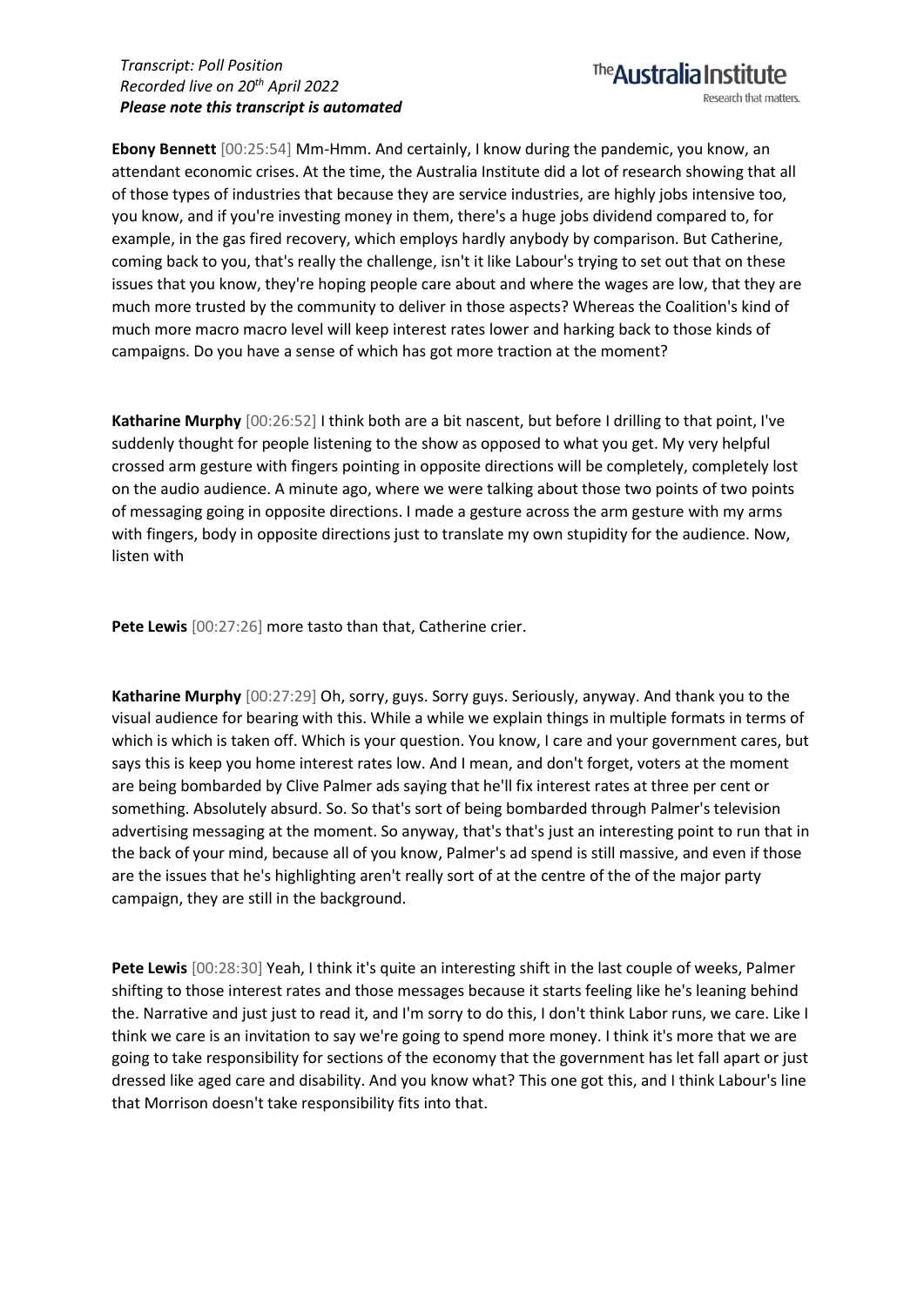**Katharine Murphy** [00:29:09] Yes. No. No, no. It's entirely true and good to draw out that distinction that it is a responsibility point. But I also do think that it is an empathy point. And I think if anybody watched Anthony Albanese's press conference this morning and the way he constructed arguments around failures in aged care, it was certainly a responsibility point that the prime minister doesn't take responsibility for anything other than the photo ops. But it was also an empathy point. It's like, you know what the contrast he was trying to draw is? I'm real. I care. And that bloke, he's not real and he doesn't care. So it's both, in my view. I don't think it's all responsibility. I think empathy is there, too. And then that plays in some sort of, you know, the broader point, which is Abe's point, like, which economy are we debating right in this election campaign? Well, the reality is both, but I don't think that any any particular message, be it responsibility, stroke, empathy or interest rates has really accelerated. Yet in terms of the main the main campaign message message, largely because because there is on on, certainly on the government side, you know, the principal difference between 2019 and now with that with Morrison as a campaigner is not that Morrison is has become less able at campaigning. Morrison is extremely able in the campaign space. That's his strength. So what's happening in this campaign that did not happen in 2019 is that he is being shadowed by his own record. Everywhere he goes, he wants to just get back into his preferred message machine mode, where he's like a combine harvester rolling around the country, spouting out messages wrong. And he'll roll over anybody who's not, you know, like it's basically like one of those, you know, public affairs systems that you know, is rolling down the road attached to a heavy vehicle. That's that's what he wants to do. That's his strength. But he is being shadowed constantly, either by internal disunity and roving straight battles in different sort of areas of his own political party or by his record in government, which leads us back to the Solomons, which is where we started the conversation today.

**Pete Lewis** [00:31:41] And you get the sense that the certner uptick. I'm interrupting today. That's right. Do you get any sense? The Magicians given up his tricks, though, like how is the gallery just accepting his message just the way they were three years ago? Or are they starting to go, Hey, this is just an announcement. What's the fund? What's the basis for the announcement? Or are they just taking it all in still?

**Katharine Murphy** [00:32:02] Well, well, sorry. Do you want to get a word in that point?

**Ebony Bennett** [00:32:06] Sorry, I've got one, but we can come back to it. All right.

Katharine Murphy [00:32:09] I'll just I'll just engage with this at all. I will correct you slightly, Peter Lewis. It's like you asked me the gallery as if there's a hive mind, if there's a daily meeting out there in the corridor that we all tend to take notes. That doesn't happen contrary to popular myth. That doesn't happen in terms of what is what, what, what a report is doing on the campaign trail. Well, I think wait, one, if I'm being honest, was predominantly amplification of the key messages of the coalition campaign. I think week two towards the end of week one and week two, we started to settle into that dynamic that I flagged a minute ago that that he can't outrun the record. That's the point. It's sort of like Morrison, I think, got 72 hours of clear air to establish the terms of the election.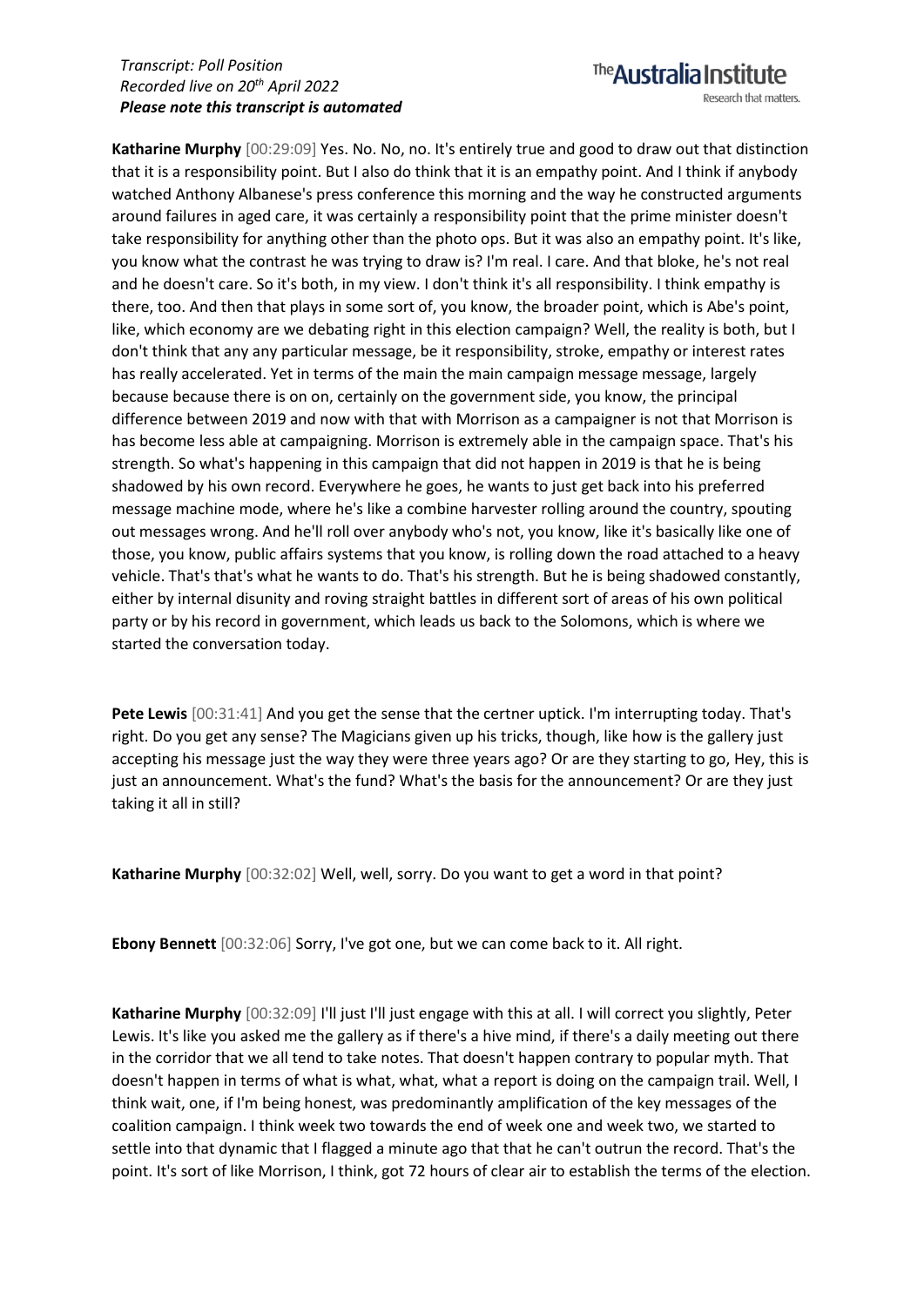Research that matters.

The **Australia Institute** 

And then and since then, there's been this crowding in of of his record or or culture fights or institutional fights within the Liberal Party. And so he's now getting basically he's getting that quite aggressively, I think, each day through through the travelling media pack. So anyway, but that's there's a long way to go. I do think, you know these these two issues substantively, you know, sort of the, you know, call it the consumer economy with interest rates and wages and other things. And caring economy, the two aren't the two aren't contending with one another. They're all part of the same bloody economy. It's all the same thing. I think broadly that's where the campaign will kind of orbit around, but it's just that it's been very messy because there's constant sort of disruptions. You know, either, you know, in the first week of his Albanese and the gaffe cycle and in and now it's Morrison and the records.

**Ebony Bennett** [00:34:08] Yeah. Well, I just wanted to come back to that idea of the record, which we've spoken about in a lot of previous ones and propositions and how, you know, the more you're in office, the more you accumulate lead in the saddlebag, so to speak of mistakes or calls that you got wrong. And I just did want to reflect on not just the the horse race and what people say they care about, but why they care about it. You know, we recorded a podcast to follow the money this week. We will last week, sorry, with an aged care worker and someone from the nurses union, Annie Butler from the nurses union, about aged care and the problems in there that the royal commission uncovered and made so huge. And, you know, talking to Irene, who works in residential aged care, and she was saying she goes on every shift and sometimes has to make a decision between go and help the person who needs more morphine while the person who's fallen out of bed or the person who is, you know, dying in another room and kind of need someone to sit there with them. And these are the kinds of decisions that nurses and aged care workers are kind of faced with every day in a system that's still not working. And then, you know, getting paid peanuts for the for the privilege. And yeah, I just thought with kind of reflecting on what's at the heart of some of these issues and why people care so much about them is because, you know, they're having very real world consequences for a lot of people who either work in the industry or have people in the caring economy in some way. It's worth reflecting on on that. I can see we've got more than 830 people on the line with us today. Thank you so much for joining us for pole position this week, and thank you for coming with us to a Wednesday after Easter. We're so glad that you could join us. We've just gone through a lot of the slides from an essential poll from this week, but I will be going shortly to Q&A from the audience. Thank you so much for your questions. Don't forget you can type them in for our panel. You can upvote other people's questions if you think they're onto something. And just a reminder to keep things civil in the chat. I'm going to go to the first question from Robert Dels, who says given that minor parties appalling nearly 30 percent. Is it fair that nearly all media is Albo and ScoMo? Although I note a lot of media is trying to avoid those nicknames. Albanese and Scott Morrison? Shouldn't they be getting one word each with minor parties getting a third of overall media coverage? Catherine, I'll come to you on this one.

**Katharine Murphy** [00:36:48] Well, look, I think it's it's a balance, and I actually think there's been quite a lot of coverage for independents and micro parties in this election cycle, because if you do any work at the moment out in in marginal seats, what you'll detect is that there is a there is a pervasive pox on both your houses environment out there at the present time, and there is an appetite for alternatives for independents and micros. So I think actually this probably being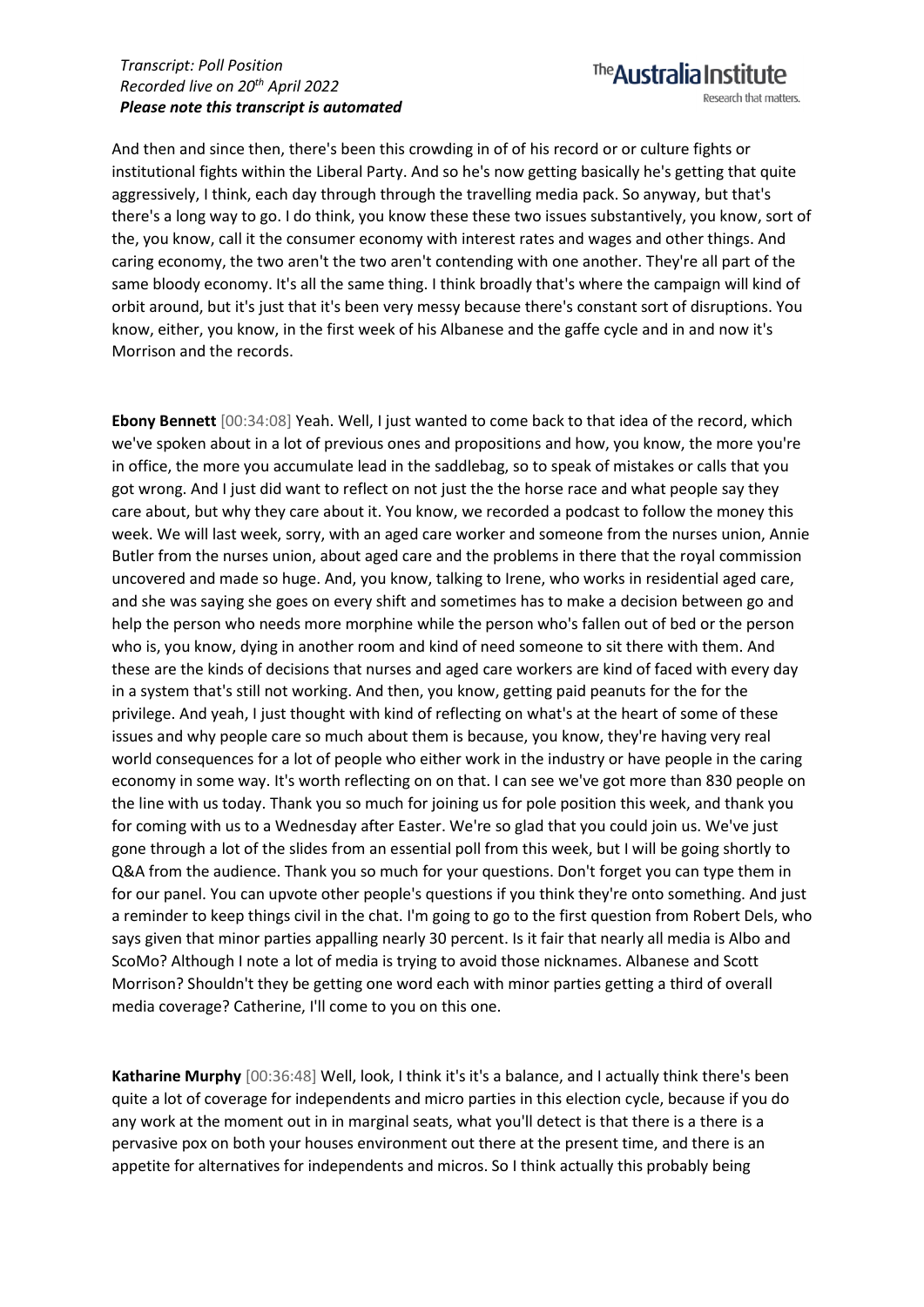## The **Australia Institute** Research that matters.

truthfully, I think there's probably been more reporting about some of these other sort of contenders, I guess, than they than they usually is. With that said, though, we we basically maintain close watch on the major party campaigns for the very simple and blindingly obvious reason that it is the major parties in Australia that form governments now at the end of this election campaign. It may be close enough that that this is a minority government of one stripe or another that is absolutely certainly possible, in which case we know, I know from experience. Having obviously covered the forty third party element. Then your reporting sort of telescope is like, you know, has just has to pan out much more widely to basically make sure that you're across all of the relevant political actors, because that's the way you follow deliberations and decisions, right? That's in terms of how the parliament actually works. So while you know, I get that there's all kinds of legit reasonable criticism about media coverage and you know, I'm also a media consumer as well as a practitioner, and I sit there. A kind of whack in the head on the desk as much as anybody else, but I actually think the coverage this time is probably proportionate based on where opinion polls tell us the contest is tracking and we do need to maintain the most focus on the major parties for that simple reason they are at this point in Australian political history. I mean, I don't know what will happen in five years or 10 years or 20 years, but right now governments are formed either by the Labour Party or by the liberal and national parties. And that is why there is the lion's share of focus is on the major party campaigns.

**Ebony Bennett** [00:39:22] Yeah, I will note that Adam Bandt was at the press club last week, the Greens leader and I think he maybe appeared on 7.30 that night as well, with some of the key issues for the Greens, who Adam Bandt pointed out, no matter what happens, a likely to be in balance of power in the Senate, either by themselves or perhaps with one or two other senators. So he certainly brought attention to that. But yeah, I guess Catherine, too, with so many independents and it's not just til independents in safe liberal states, there's a whole range of micro parties and independents running against the Nationals in regional seats as well. So it's kind of a very big phenomena, but hard to pick which one is going to get across the line.

**Katharine Murphy** [00:40:04] But that's the thing, and it'll be interesting because you know where where we wash up at the end of this campaign in terms of when we look back professionally and think, OK, what's our focus in broadly the right place, right? Where we looking at the right seats? Were we looking at the right campaigns and candidates and actors? You know, it's very hard to do these things perfectly in real time. It is incredibly hard to do it perfectly. And as it observes, it's not only the tools which are obviously getting a lot of focus, it's there are independents in seats all around the country that will will make the sort of end result in some of these seats. Very interesting. And there is the phenomenon obviously of of Palmer and and One Nation and the residual anti mandate, anti-vax sentiment that is still in in minority in this country, but around broad in places all around the country. So look, I think to the extent that we are able to new media wise with the with the resources that we have, I think we have actually attempted to have our eyes in as many places as possible. But you know, will we make the right calls about who you know, which was the right independent to watch? I mean, look, it's not a science, it's an art. You know, in terms of, you know, we could we could do it perfectly. In hindsight, we absolutely could. But when you're doing it in real time, you know, your eyes are not necessarily exactly in the right place. But anyway, we'll find out pretty interesting this this this campaign and how and how that results in terms of, you know, how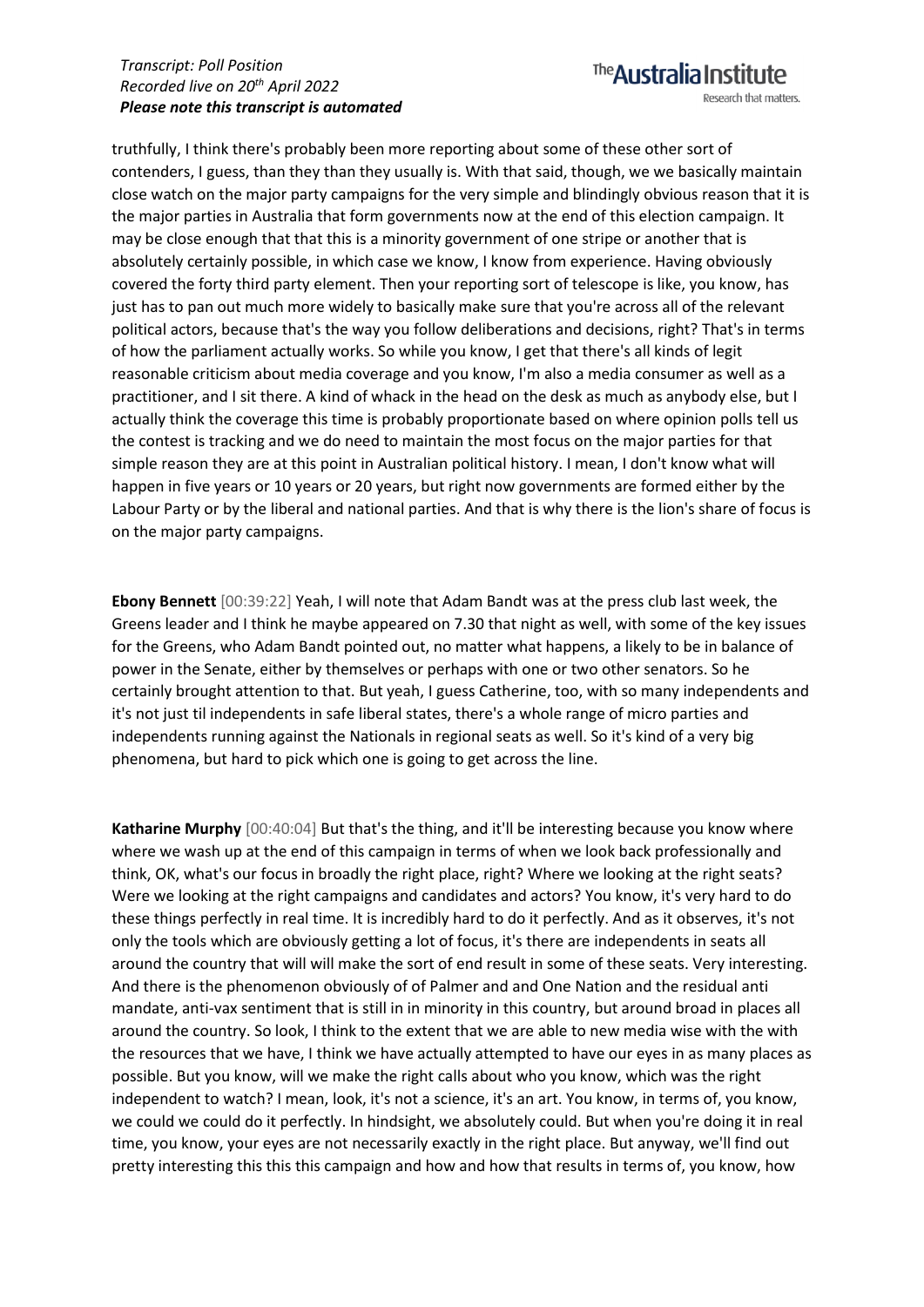The **Australia Institute** Research that matters.

the kind of independent miners micro party. Vote resolves as a thing in itself and how the preferences from that disaffection are distributed will will, you know, a bit like the women, how we were saying earlier bit like women will decide the outcome of the election. I think, you know, preference distributions from a lot of these non major party actors will also determine, you know, who the next government is. Yeah.

**Ebony Bennett** [00:42:16] Just sticking with that, I've got a couple of people in here asking about Adam Ban's performance at the National Press Club last week and kind of what the panel thought of that those who didn't watch it. I was actually there. And he covered obviously some of the Greens key concerns and tried to set out kind of how they would negotiate if they end up in a position of balance of power and helping to, I guess, pick who gets into government at the next election. So some of the key asks where to put dental and medical care? Mental health care into Medicare was one of the key things. Another one was a moratorium on kind of new gas and coal projects, as well as really highlighting, I guess, all the subsidies that are going into that as part of their focus on on climate change. Obviously, as the Greens Party, Catherine, did you have any other reflections on on their contribution, particularly given that they, you know, they're likely going to be in balance of power, at least in the Senate, if not in the lower House as well?

**Katharine Murphy** [00:43:18] Well, the Greens remain a really important political force in Australia. You know, it'll be really interesting to say. I know the Greens are doing some slightly different style of campaigning in some of the lower house seats that they're contesting, like in Brisbane and other places. It's just some interesting tweaks to their campaigning style on the ground in some of those progressive seat tussles. Then in terms of where the Greens end up in the Senate is pretty important to, you know, the complexion of the next Senate of Australia. And one of the, you know, I've certainly touched on this point, but you know, we'll probably do more on it as as we get closer. There has been this really interesting. I don't know how I'd describe it exactly, but sort of like risk planning. I describe it as that. In terms of Senate actors, there's the Greens, obviously, that have a have a large bloc in the Senate. There's also been concern, you know, we've seen Nick Xenophon return to the Senate race, for example. You know, I think I've said on the show before a north west Tasmania, my god, Jacqui Lambie is a phenomenon. It's very hard to describe how big she is to a national audience unless you've been down there and had a look. I think there is this interesting kind of risk management planning going on between, call it, the non one nation Senate forces. Right. There is a there is certainly a desire on the part of the Greens and others that One Nation don't end up with with the balance of power, if at all possible at the end of this election result. I think that in large part explains the return of Nick Xenophon to attempt to get himself a Senate spot that, you know, I think in Jacqui Lambie's mind, she thinks if I can, if I can get back, if my candidate preferred candidate can get back. Tammi Terrell in in Tasmania. If if Xenophon's back then, there's a bloc of votes that are not necessarily sort of populist right wing votes in the centre or a block of representation, I should say. So anyway, that's a bit of a stroll away from the Greens. But the point being the Greens remained an important force in Australian elections like we'll be after the election, as Abe says, they'll certainly be in, you know, you know, in a position of significant influence in the Senate depends slightly on who the other actors are in the Senate and the final numbers. But they, you know, they are very important. And also, we could be dealing with a minority government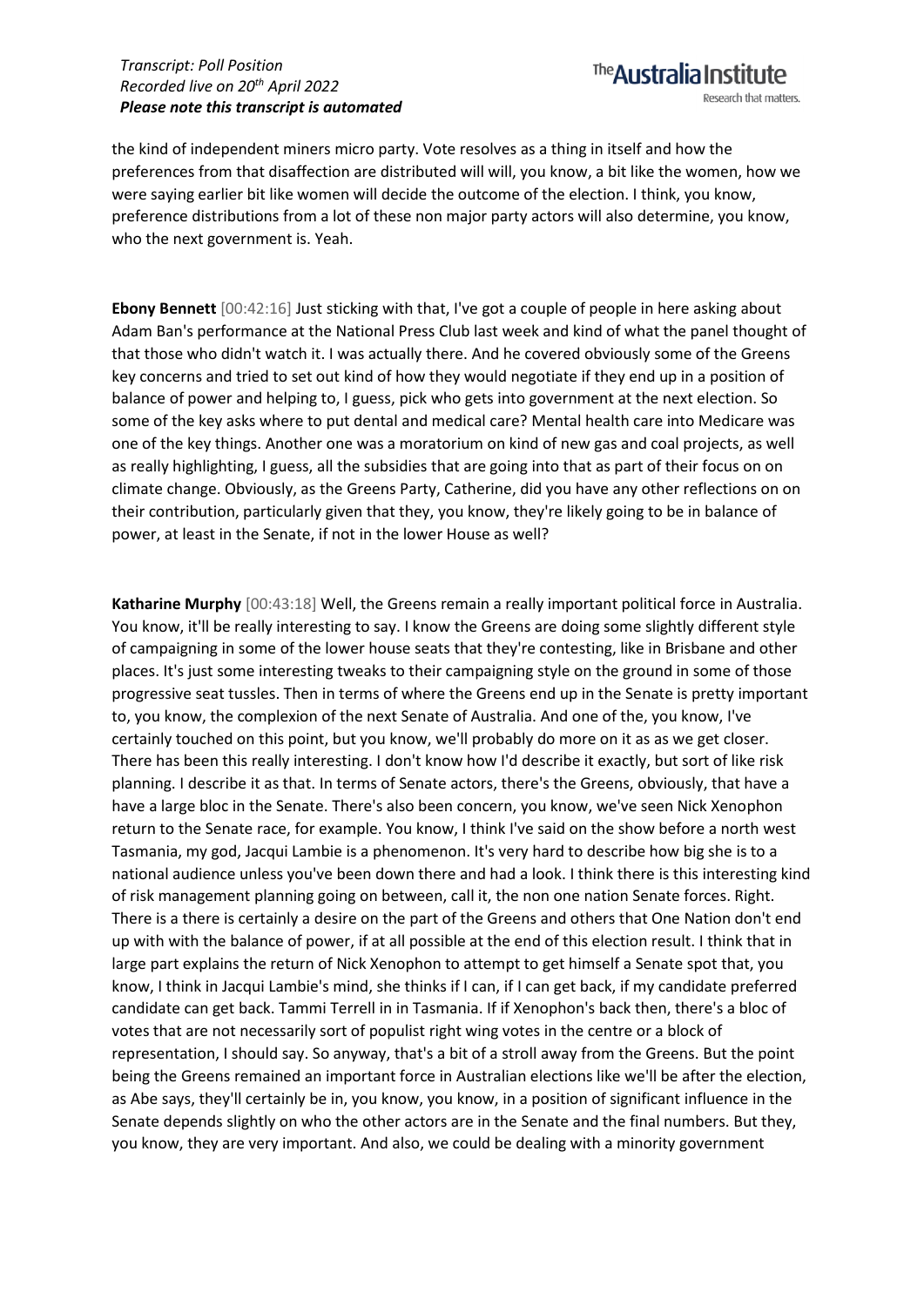situation in the House of Representatives and I can't say Adam Bandt losing his seat. So I imagine, you know, we're in for a pretty interesting time on the other side.

**Ebony Bennett** [00:46:09] Yeah, I also thought it was interesting. He got asked a lot about the deal, independents. And, you know, did he see them as a threat to the Greens because they're on climate? Doherty took an interesting tack with kind of saying No welcome, please. More people come and talk about climate change policy. I thought that was an interesting way to to tackle it. Sticking with climate change for a bit, the next question is from Ronald Smith. He talks about Angus Taylor using undisclosed data sources to claim the cost of energy will increase under Labor and pointing out that we still don't know where he got the documents that turned out to be fake back Clover Moore. Catherine, do you know how The Guardian is reporting this, at the very least?

**Katharine Murphy** [00:46:51] Oh, I'm sorry, I'm not laughing this. This is post-traumatic stress. Yeah, look, it's you know. Yes. Look, there was there was a what we call in our line of work. There was a drop meaning, you know, figures are supplied to the News Corp tabloid tabloids earlier in the week, basically putting question marks over Labour's climate change policy and the impact on power prices and other things. Look, obviously every everybody's policy is open to scrutiny. There have been some minor criticisms that I'm aware of or questions raised around the tax modelling that sits behind the Labor policy. At this point in time, I think some entirely credible experts have said I'm not entirely sure that's right. Exactly right. It's kind of ballpark, but what a anyway. So there has been a debate. Then all of a sudden, you know, sort of work that was construed as modelling, you know, entirely unclear by whom. Highly unlikely to be actual modelling turned up in the news. The News Corp tabloids at the start of the week, which was, you know, shock horror Labor will do terrible things to your power prices and, you know, kidnap what unicorns or, you know, whatever the line was. Anyway, it's sort of, yeah, look like my my wonderful colleague Adam Morton, who's our climate and environment editor, wrote a very good piece in the Guardian today if he's not seen it, basically pointing out that this is how laws get seated during election campaigns look compared to 2019. I'm not sure yet whether or not the seeding of that particular lie will be as problematic as you know, the lie of the last campaign. The Principal Lie, which was the war on the weekend, which was the campaign launched against Labour's entirely sensible vehicle emissions standard policy. Look, I don't know whether it'll have the same salience as it did in 2019, but for those of us who've been around this rodeo to bloody long, you know, you see these things you say this, this is this is the beginning of a misinformation campaign needs to be called out early and often. And if you want to read something erudite and to the point on the subject, have a look at what Adams published today. It's very much worth your time.

**Ebony Bennett** [00:49:15] Yes. And as a person who works with a lot of economists who are skilled at modelling, I would tell you don't believe anything unless you can see the actual modelling, say the assumptions that have gone into it and those kinds of things that you should definitely ask for that up front page. The next one might be for you. Alan Collegato has asked, What's the important issue that will make the undecided cohort get off the fence? Do we have any sense of what those undecided voters care about?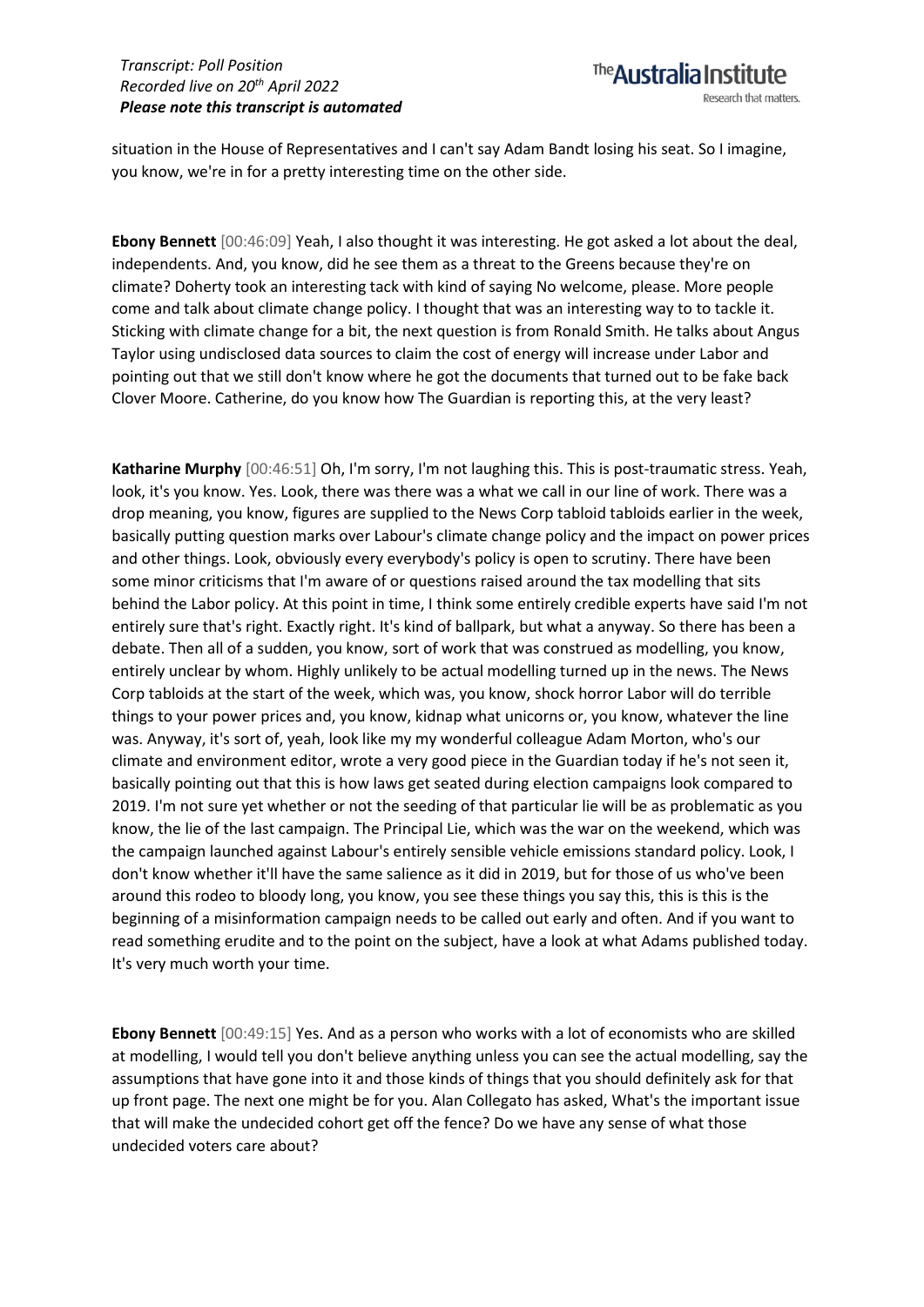Pete Lewis  $[00:49:45]$  Oh, look, I think that for Labor, health is still the the opportunity. They have not really announced a lot at the moment, and health is something that can be as broad or narrow as you want to make it. But that's obviously a sweet spot for for labour. In most elections, I think it's got to be more than just they going to rip apart Medicare. So we've got to see what rolls out and whether they can build momentum around that. But I'd go back to the. This is not really an issue this election at the moment, and I think if Labour allows it not to be an issue this election, they may end up regretting it. At the moment, it's a personality contest between a guy that people don't really like and a guy that people don't really know. Now, if Albo can fill himself in in a way that is makes him appear a safe pair of hands and that's the whole election, then you'll say amazing three year strategy, well executed. But there is also a world that says, you just it. There is a world that says this is an overcorrection from 2019, when Labor threw everything at it, and this time they're kind of not putting anything out there. So I don't think the cupboards tightly been emptied out on what they're going to roll out. I don't know. But I think that the onus is really on them to not just be enough to say we're not the other guy, but here are some things that we are going to be doing that will make your life better. And again, back to the early stats. It's not like the libs have a mortgage on better wages, cost of living or the other economic indicators, for that matter. Labour's well ahead. When you start talking about the caring economy, there are there are rich veins to be tapped. It's there to be one, and I feel there's a lot of people probably on this call. A lot of people on our side of politics that feel, Oh my God, here we go again. The polls are wrong and the, you know, Morrison's going to pull off another miracle now. Maybe he will, but nothing is preordained. What happens over the next four or five weeks as those disengaged voters who look at politics out of the corner of their? I know they've got to turn up to vote and some of them won't be making their call until they're stepping in that booth. How you create that wave of change is still the real challenge to change government, and it is still there to be won.

**Ebony Bennett** [00:52:21] And it's so important to remember for those of us, the three of us who are all had in, you know, in politics for the whole six weeks that there's a whole bunch of people that don't tune in right until until the last minute. And this one might also be for you. Have you looked at the Senate race in the state and instead a soldier in danger against the two strong independents? That being, I think, David Pocock and Kim Rubenstein grains also in that mix as well? Have you looked at the ACTU recently?

**Pete Lewis** [00:52:52] Look, we do a poll of a thousand the ACTU, for all its dynamism as a place, doesn't write a statistically valid mention in our poll, so I can't pretend we do. But I do know that particularly David Pocock is one of the tail. Independence is being seen as a real threat to what to do. Penny Wong call out chief would chuka the ZELJKO. So there is a real there is a real battle going on in the Senate. I just don't pretend to have any polling numbers on it.

**Ebony Bennett** [00:53:26] I had forgotten about that, Monica from. Well, just

**Katharine Murphy** [00:53:32] to be clear. Yeah, yeah.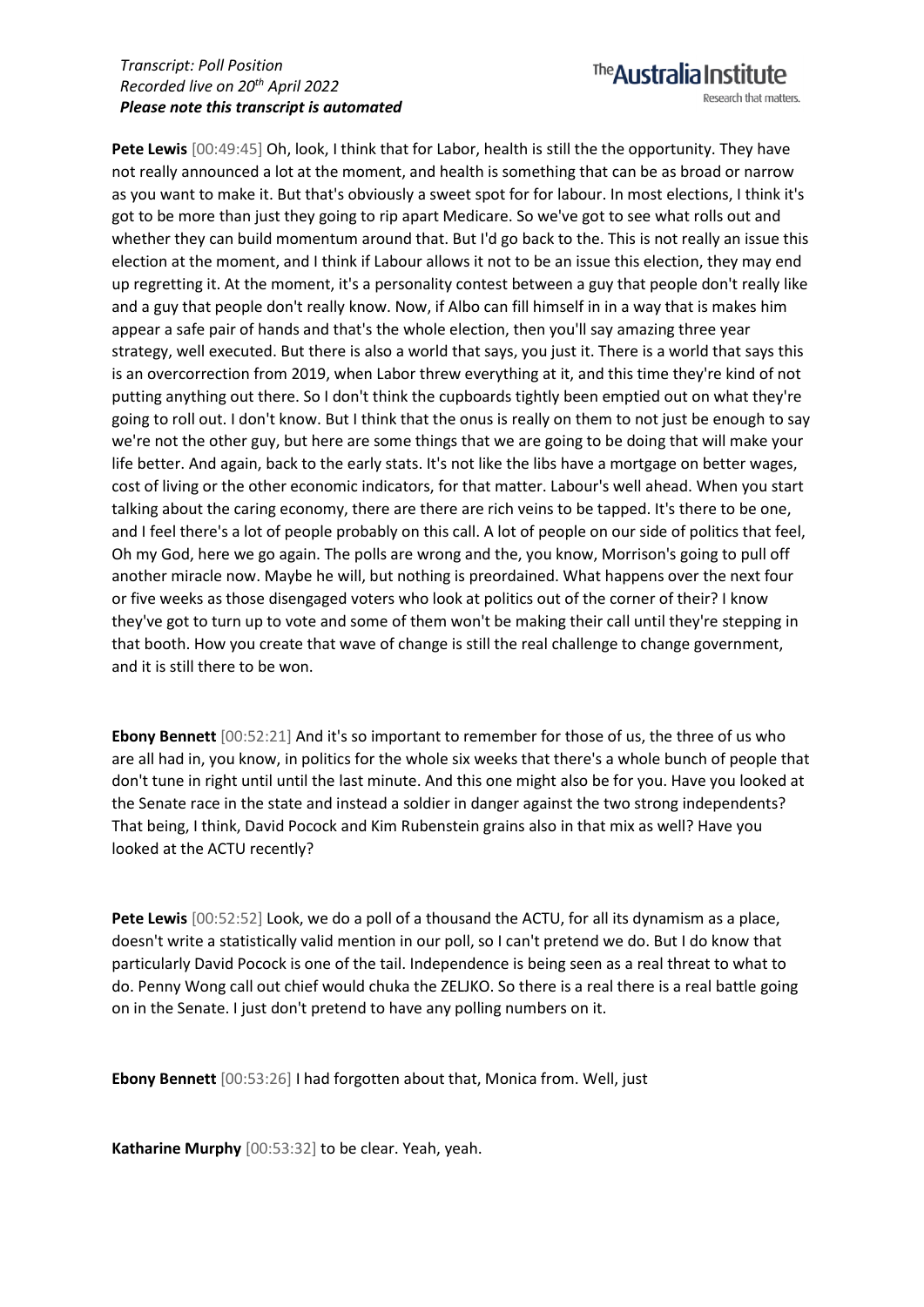**Ebony Bennett** [00:53:34] Yeah, Senator, that's a soldier. The Pacific minister who was sent over to the Solomons to try and fix that issue. And I've got one question here I did want to touch on from Mel Smith and Kathryn. I'll send this one to you. What impact does the issue of trans women have on at a suburban voters? And why is Scott Morrison jumping on this and using this as a strategy? So for people who aren't following that, it's come up both in Tasmania with the Liberal candidate in Tasmania and for their current candidate in Warringah as well, highlighting the issue of trans women in women's sports and trying to make that into a big issue. Catherine, I can't really say that that's the hugest issue facing women's sports. I was just thinking back to the half a million that went to a rugby union group from the sports rort scandal for women's change rooms didn't even have a women's game. But yeah, why is the prime minister picking up on this busy targeting?

**Katharine Murphy** [00:54:38] Yeah, it's a very interesting question, and I think if we sort of work through this sequentially, the whole sort of culture war around trans is huge in in the United Kingdom and and in America. It hasn't really hit Australian shores yet. We're sort of, as usual, a lagging indicator in the culture wars. So. So I just want to say that as a bit of backdrop, it's it's a very it's the new culture war in democracies, not unlike Australia in terms of how it's being inserted in this contest will look. I say there is some commentary around about whether or not the prime minister is just already written off the tail sates, whether he's just assuming losses in all of those sites. Eddie using weaponizing trends as an effort to try and appeal to outer suburban voters or voters in late red seats. By that blue light blue seats like seats that are currently Labor that might switch to the coalition column. You know, I see this sort of, you know, being speculated around the place as if this is some grand strategy or master narrative. I'm not really sure that's right. I think obviously the Prime Minister, Scott Morrison, like John Howard before him, has a long term political project to try and convert as many traditional blue collar Labour voters to the Coalition's cause as he as he possibly can. I think that's quite important to this Prime Minister, as it was to John Howard. So I think, you know any anything that he can weaponize that speaks to that demographic. He will. That is his past form, although interestingly, in government, he tends to back off the culture wars. It's quite interesting, actually. But anyway, putting that to one side, I think this is a long term project for the prime minister in broad terms. But look, I don't think that this is some sort of master strategy that they've cooked up, that they're just willy nilly shrugging their shoulders and saying, Oh yes, actually, we can afford to drop five. Seats in this election campaign,

**Pete Lewis** [00:56:41] including it treasurer.

**Katharine Murphy** [00:56:43] Exactly because we're going to pick up, you know, these kind of blue leaning red seats. Look, I mean, maybe that's the dynamic that happens. Possibly it happens. But I think it's probably more accurate to describe this or characterise this as a found strategy, right? And by that, I mean something that you you develop along the way you discover, Oh God, we've got a problem here. I'm not sure we can reverse the problem and buy a problem here. I mean, a problem that the Liberal Party has man amongst a Center-Right progressive voters in metropolitan Australia, which is what which is basically the dynamic sitting on underneath these two contests. The government obviously has that problem. It hasn't. Despite Morrison dragging the nets across the line on net zero and other things hasn't been able to defuse that bomb that the Liberal Party has in the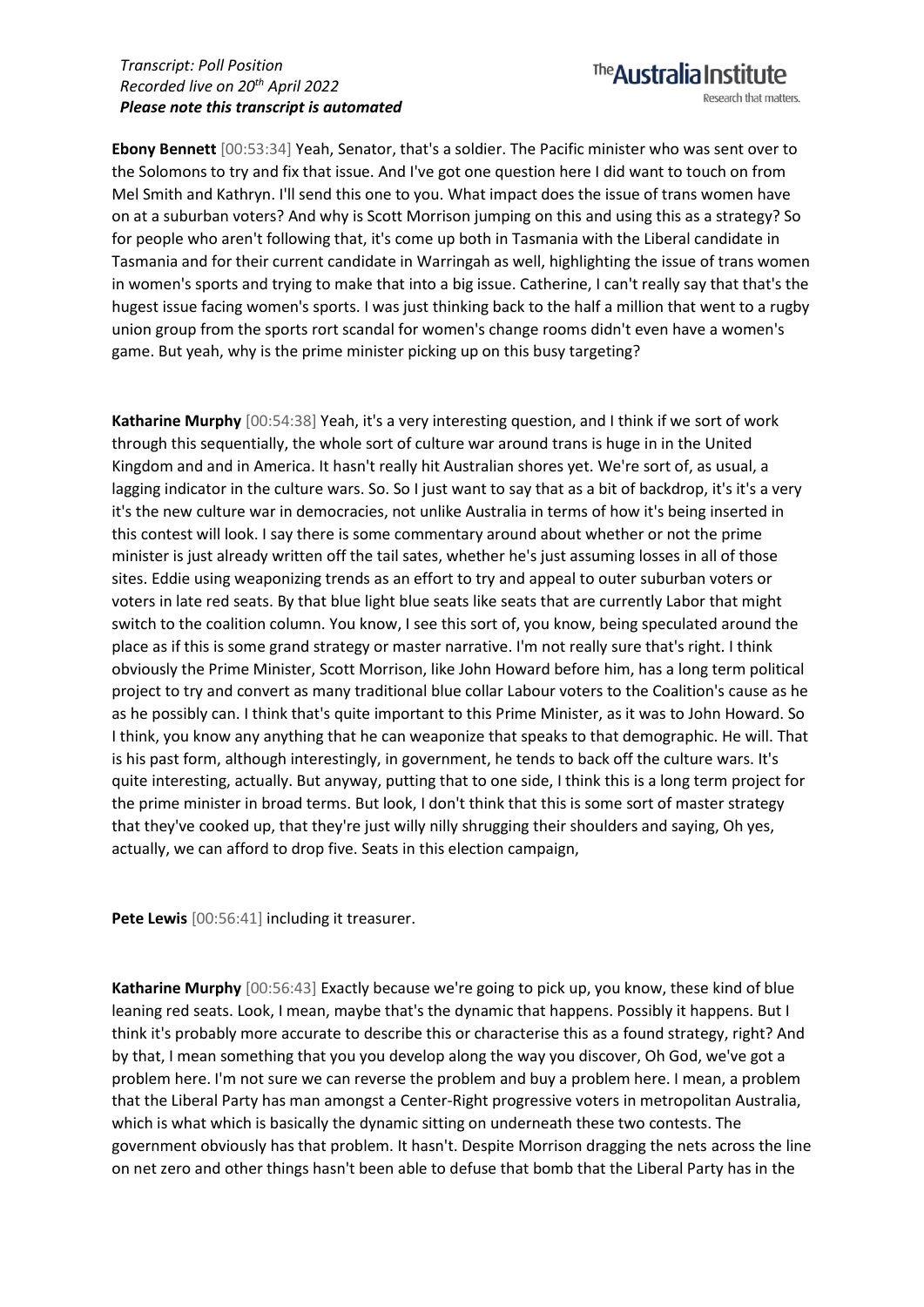cities, they steal independents. I don't know if any of them will win, but they're certainly they're running very professional campaigns, and the government is certainly very worried about those sites. So it is possible that Morrison, you know who you will have excellent polling the libs. The libs always have very good polling and very good data. It's possible he's looking at the sort of map of the country at the moment and thinking, Oh God, maybe, maybe we can't get those seats back. We have to we have to lean in. We have to look for gains elsewhere, and we have to do that by whatever means necessary. I think that is possibly happening. But sort of, you know, and and sometimes demonstrably happening, I shouldn't say possibly because it is demonstrably happening. But again, if we sort of realise we're kind of coming up against time and this is such a good question, and I'm trying to do it justice in my answer, it's sort of, you know, but but there's there's a little tiny test of that, whether or not Morrison's completely written off his tail states or not. And that's this private member's bill by the liberal senator. Claire Chandler and Morrison dangled that out in the first week of the campaign has being something that he might have something to say about during the election campaign. All of his moderates went to put it politely Typekit and the prime minister then said, Oh no, I will have nothing more to say about that in the campaign. You see what I mean? I don't think we're looking at a master narrative here. I think we certainly are looking at a fact and strategy, whether or not it works. I guess we'll find out. Pete wants to say,

**Pete Lewis** [00:59:16] I just want to say, I just think we got to be careful of not always ascribing Morrison with this amazing power. It seems to be much more a stuff up than a conspiracy. He's got frontbenchers now trying to blame the New South Wales office, which Morrison has overtaken for a candidate they don't want to be seen with. This would be the ultimate Wales treasurer. This is the ultimate in scorched earth policy. I just think they scrambled for candidates. He doesn't want to now be backing down because there is the war within the war, which is the war in the New South Wales Liberal Party, which he is actually only like he's losing. There is another story that all this focus on Labor being in disarray. This is a government in absolute freefall and disarray, and we will only know which one of those narratives is right when we wake up the day after election.

**Ebony Bennett** [01:00:08] And again, just to reemphasize women's sport, probably not at greatest risk from trans women. And of course, we've seen the trans community more or less thrown under the bus for three separate policy wars now around women's sport at the moment and previously in the religious discrimination bill. So sending all my love out to the trans community, trans rights are human rights and hang in there, everyone. Hopefully, it doesn't get uglier than it already has. Thank you so much for joining us today. We had upwards of 800 people. We really appreciate your support for pole position every fortnight. Don't forget to subscribe to Australia Institute Dot TV and to our podcast. Follow the money. Head on over to Guardian Australia for their What's It Called? Australian Politics podcast can catch up on the stuff you had to duck out for any reason. Thank you to Kathryn and Pete, as always, for your stellar insights. You can find Katherine on Twitter at Murpharoo, Pete Lewis is at Peter Lewis EMC and you can find me at Ebony underscore Bennet with a double in Double T.. And please join us next week where we talk about Taiwan with Australian foreign affairs. That should be really great and head on over to a central report. For all of today's results, if you want to dig down a little bit deeper. Thanks so much for tuning in today. Stay safe out there. Stay safe on the hustings and we'll see you a fortnight. For now, thanks, everyone. Bye.